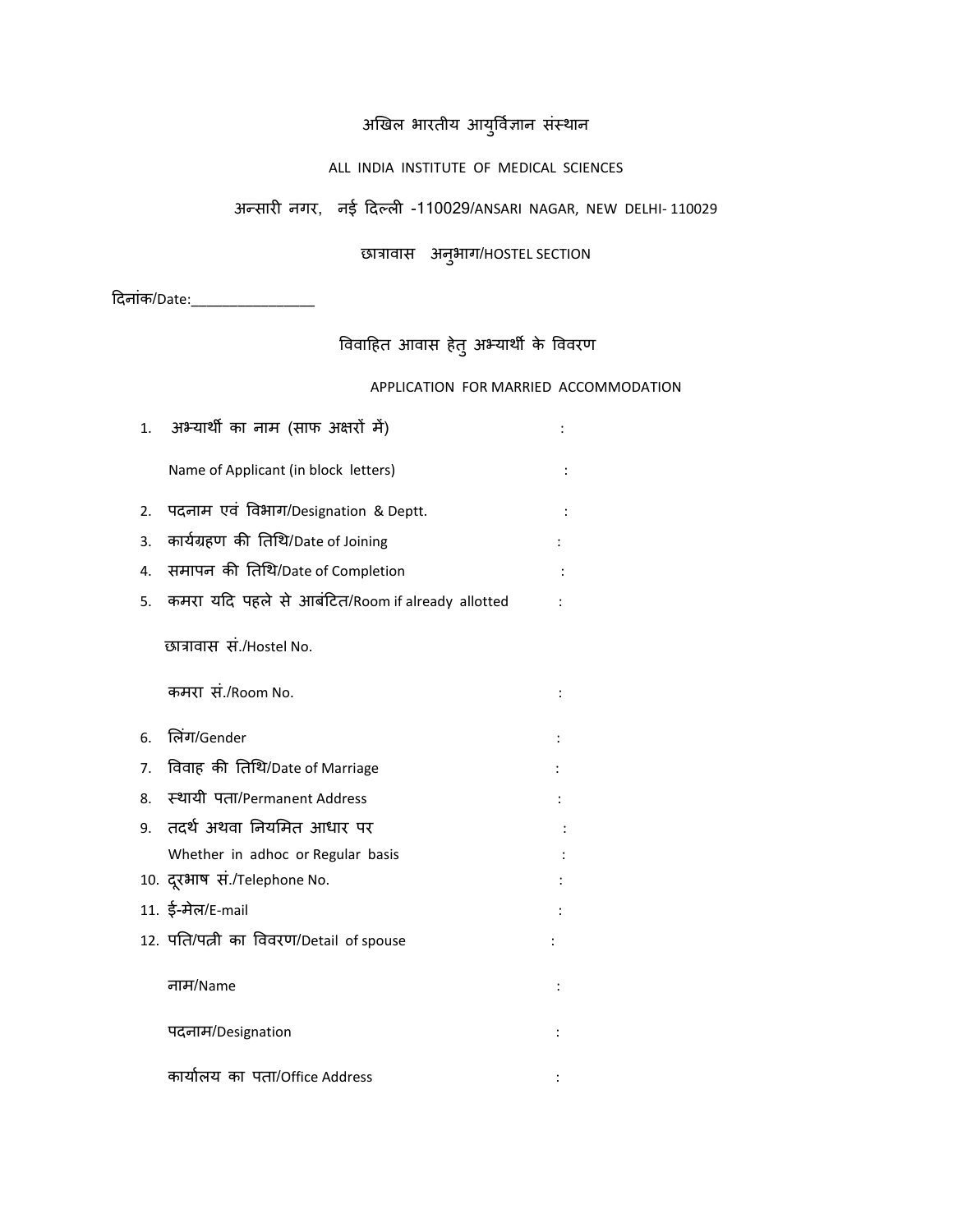|     | कमरा, यदि आबंटित है/Room if allotted            |   |
|-----|-------------------------------------------------|---|
|     | छात्रावास सं./Hostel No.                        | ٠ |
|     | कमरा सं./Room No.                               |   |
|     | कार्य ग्रहण की तिथि/Date of Joining             |   |
| 11. | छात्रावास प्रतिभूति, रू./Hostel Security of Rs. |   |
| 12. |                                                 |   |

### **"Residents/Students should claim their security money deposit within 3years after completion of tenure, failing which it will be forfeited."**

#### वचन/UNDERTAKING:

मैं घोषणा करता/करती हूँ कि उपर्युक्त विवरण मेरी जानकारी तथा विश्वास के अनुसार बिलकुल ठीक है। केवल मैं तथा मेरा परिवार ही इस आवास का प्रयोग करेगा। मेरी पत्नी/मेरे पति के पास कोई छात्रावास आवास है/नहीं है। कृपया दो फोटो, ई.एस.एस. कार्ड की प्रति अथवा शादी का प्रमाण-पत्र/कार्ड संलग्न करें तथा विभाग के अध्यक्ष एवं संकाय सदस्य द्वारा विधिवत् रूप से संस्तुत करवाएं। यदि आप नए अभ्यार्थी के रूप में आवेदन कर रहे हैं तो कृपया अपनी कार्य ग्रहण रिपोर्ट, नियुक्ति तथा प्रचलित विस्तार-पत्र संलग्न करें।

 I declare that the above particulars are correct to the best of my knowledge and belief. I Will use that accommodation only my self & family. My wife/Husband has does not have any hostel accommodation. Please attach two photographs, EHS Card Copy or Marriage Certificate/Card duty recommended by the Head of the Department & faculty member. If you are applying as a fresh candidate please attach your joining report, appointment letter & current extension letter.

In case the above particulars are incorrect, I understand that I shall forfeit my accommodation and will be liable for action according to the rules of the hostel/institution.

अभ्यार्थी के हस्ताक्षर/Signature of the

applicant नाभ/Name…………………………………………………………….

(पति/ पत्नी के हस्ताक्षर/Signature of spouse)

1. विभाग केआचार्य एवं अध्यक्ष का स्थान करने 2. संकाय सदस्य (मोहर सहित)

द्वाया अग्रेर्षत तथा सॊस्तुत (भोहय सदहत) Signature Faculty Member (with seal)

Forwarded & recommended by the Prof.& Head of the Deptt. (with seal)